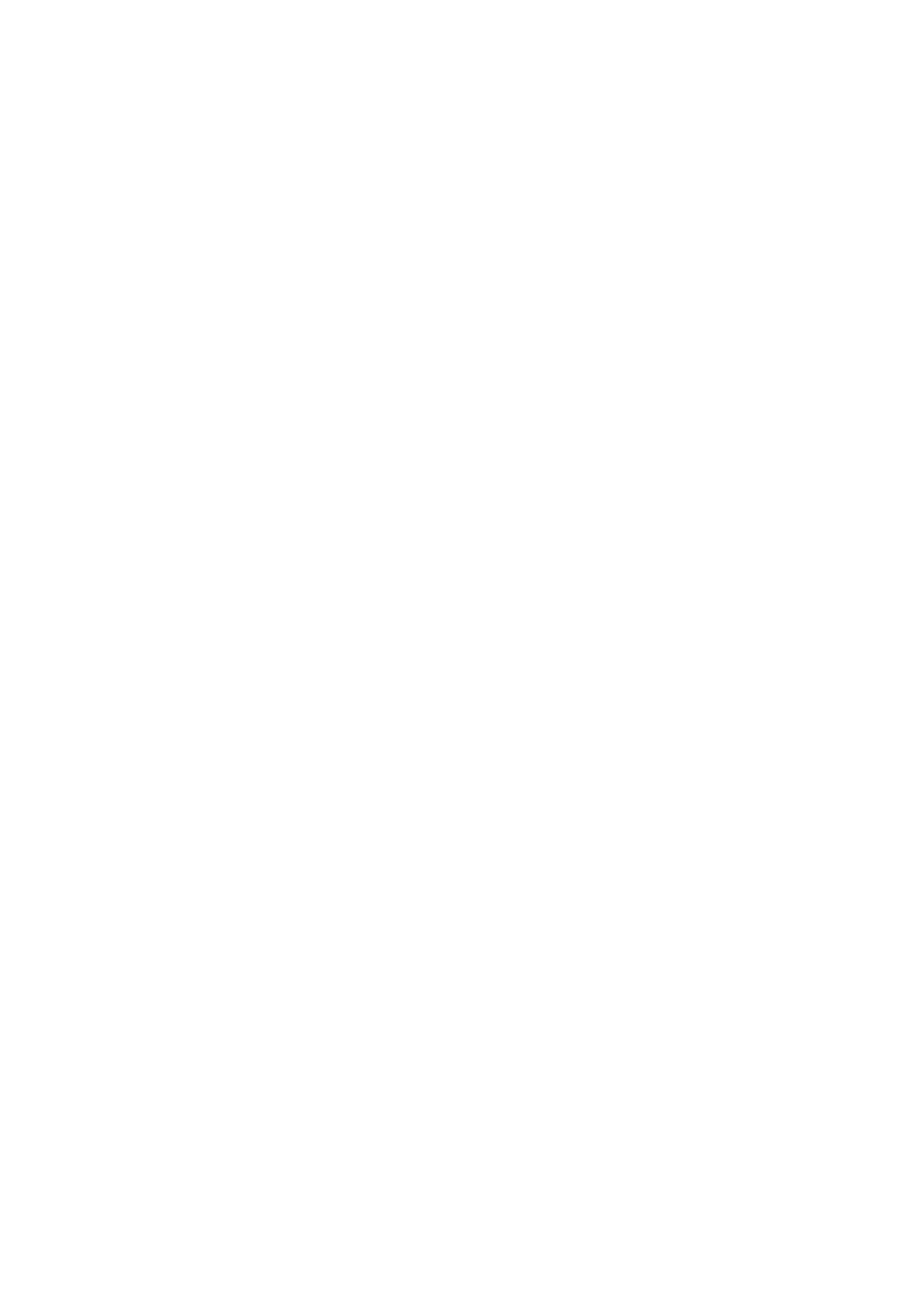

# **CHILDREN (CONVENTION RIGHTS) (JERSEY) LAW 2022**

**A LAW** to make provision for and in connection with giving further effect in Jersey to the rights and obligations set out in the United Nations Convention on the Rights of the Child; to amend the [Commissioner for Children and Young](https://www.jerseylaw.je/laws/current/Pages/12.280.aspx)  [People \(Jersey\) Law](https://www.jerseylaw.je/laws/current/Pages/12.280.aspx) 2019 in connection with the Standing Orders of the States of Jersey; and for connected purposes.

| Adopted by the States                         | 30th March 2022               |
|-----------------------------------------------|-------------------------------|
| Sanctioned by Order of Her Majesty in Council | 8th June 2022                 |
| Registered by the Royal Court                 | 17th June 2022                |
| Coming into force                             | in accordance with Article 16 |

**THE STATES**, subject to the sanction of Her Most Excellent Majesty in Council, have adopted the following Law –

# <span id="page-2-0"></span>**1 Interpretation**

 $(1)$  In this Law –

"Article 6 duty-bearer" means Ministerial duty-bearers, Elected Member duty-bearers and Assembly Body duty-bearers;

"child" means an individual who has not reached the age of 18;

"children's rights impact assessment" means an assessment for the purposes described in Article 12(5)(a);

"Children's Rights Scheme" and "Scheme" is construed in accordance with Article 12;

"Commissioner" has the definition given in th[e Commissioner for Children](https://www.jerseylaw.je/laws/current/Pages/12.280.aspx)  [and Young People \(Jersey\) Law](https://www.jerseylaw.je/laws/current/Pages/12.280.aspx) 2019;

"Committee" means the Committee on the Rights of the Child established under Article 43(1) of the Convention;

"Convention" means the United Nations Convention on the Rights of the Child adopted by the General Assembly of the United Nations on 20th November 1989 (General Assembly resolution 44/25), ratified by the United Kingdom on 16th December 1991 and extended to Jersey on 29th April 2014 (including any Optional Protocols to that Convention which are in force in relation to the United Kingdom), subject to any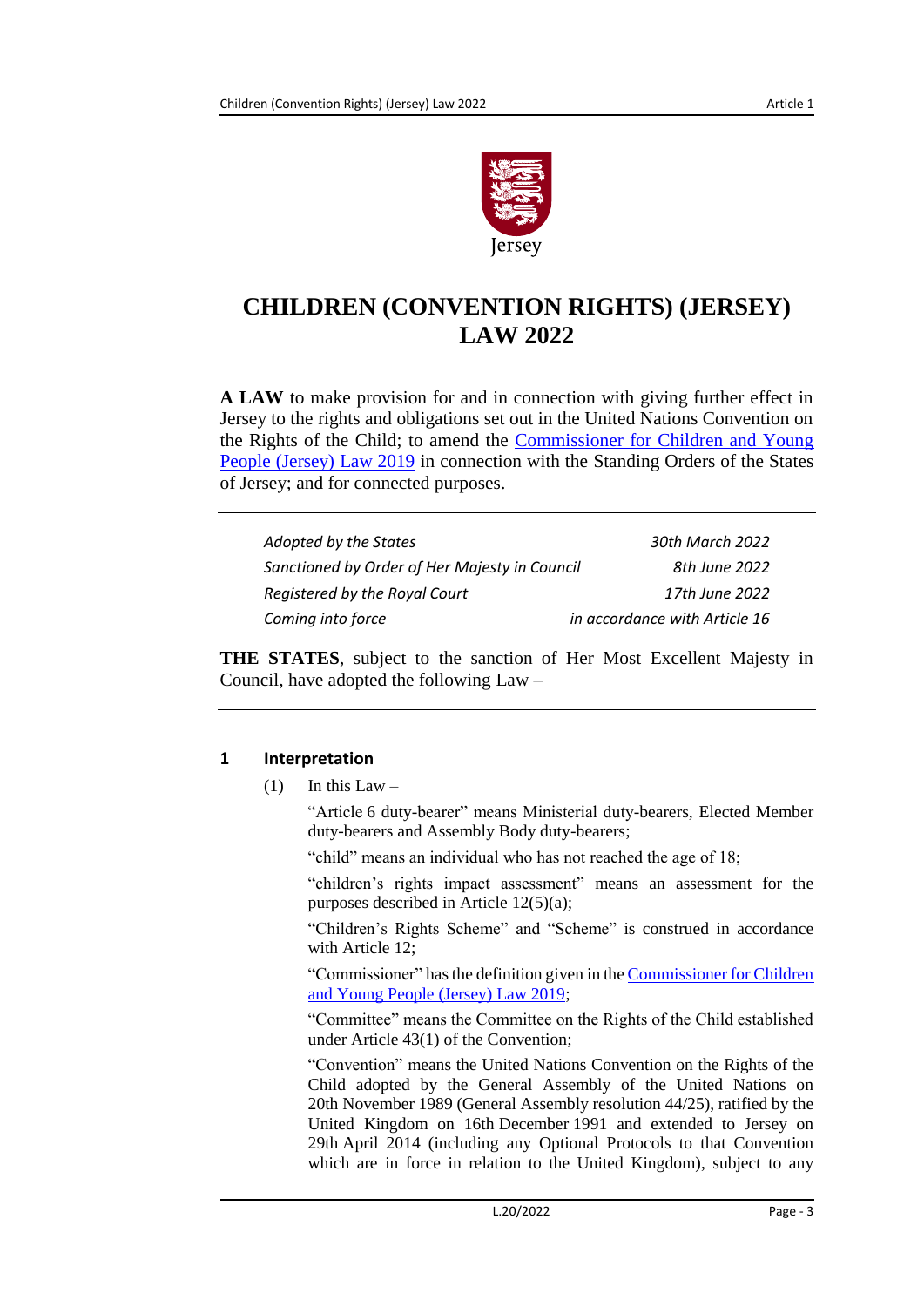reservations, objections or interpretative declarations by the United Kingdom for the time being in force;

"duty-bearer" is construed in accordance with Article 4;

"duty to have due regard" is construed in accordance with Article 3;

"functions" means powers or obligations whether derived under customary law, or conferred under an enactment or under any other form of written authority, and include such responsibilities as are calculated to facilitate, or are incidental or conducive to, the discharge of those functions;

"government plan" has the definition given in the Public Finances Law;

"lodge" means lodge au Greffe in accordance with standing orders;

"Minister" means the Minister for Children and Education;

"present" in relation to a report is construed in accordance with standing orders;

"proposition" is construed in accordance with standing orders;

"public authority" is construed in accordance with Article 5;

"Public Finances Law" means the [Public Finances \(Jersey\) Law](https://www.jerseylaw.je/laws/current/Pages/24.900.aspx) 2019;

"publish" in Articles 10, 12 and 13 means publish online or in any other manner appearing to the person publishing to be likely to bring the matter published to the attention of the public or those whom it concerns;

"Social Security Law" means the [Social Security \(Jersey\) Law](https://www.jerseylaw.je/laws/current/Pages/26.900.aspx) 1974;

"standing orders" means the Standing Orders of the States of Jersey including any amendments to them;

"States" means the States of Jersey constituted under Article 2 of the States of Jersey Law;

"States of Jersey Law" means the [States of Jersey Law](https://www.jerseylaw.je/laws/current/Pages/16.800.aspx) 2005;

"taxation draft" has the definition given in the Public Finances Law.

- (2) The Optional Protocols mentioned in the definition "Convention" are
	- (a) the Optional Protocol on the sale of children, child prostitution and child pornography, adopted and opened for signature, ratification and accession by General Assembly resolution A/RES/54/263 of 25th May 2000 and entered into force on 18th January 2002; and
	- (b) the Optional Protocol on the involvement of children in armed conflict, adopted and opened for signature, ratification and accession by General Assembly resolution A/RES/54/263 of 25th May 2000 and entered into force on 12th February 2002.

#### <span id="page-3-0"></span>**2 Miscellaneous references**

References in this Law to –

"Ministerial duty-bearers", "Elected Member duty-bearers", "Assembly Body duty-bearers" and "Public Authority duty-bearers" are construed in accordance with Article 4;

"absolutely exempt information" and "qualified exempt information" have the definition given in the [Freedom of Information \(Jersey\) Law](https://www.jerseylaw.je/laws/current/Pages/16.330.aspx) 2011;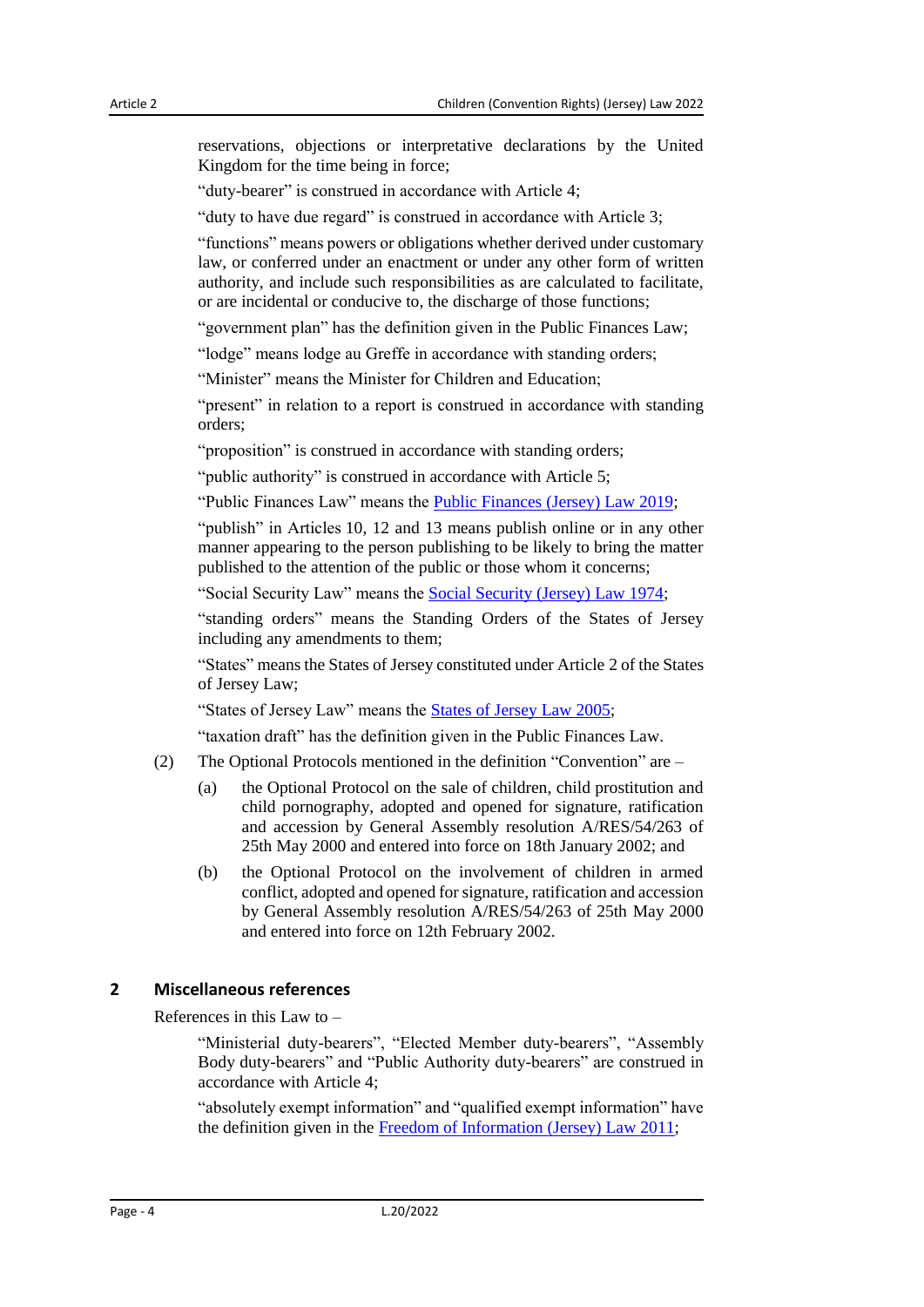"personal data" and "data subject" have the same meaning as in Article 2 of the [Data Protection \(Jersey\) Law 2018,](https://www.jerseylaw.je/laws/current/Pages/15.240.aspx) and "pseudonymization" has the same meaning as in Article 3 of that Law.

## <span id="page-4-0"></span>**3 Duty to have due regard to the Convention on the Rights of the Child**

Whenever decisions falling under Article 6, 8 or 9 are to be taken which may have a direct or indirect impact on children, duty-bearers are required in accordance with this Law to have due regard –

- (a) to the requirements of  $-$ 
	- (i) Part 1 of the Convention,
	- (ii) Articles 1 to 10 of the Optional Protocol to the Convention on the sale of children, child prostitution and child pornography, and
	- (iii) Articles 1 to 7 of the Optional Protocol to the Convention on the involvement of children in armed conflict; and
- (b) where relevant, to the general comments on the Convention issued by the Committee from time to time.

## <span id="page-4-1"></span>**4 Duty-bearers**

- (1) The persons listed in first column of the table are duty-bearers.
- (2) The second column of the table gives duty-bearers the title by which they are referred to in this Law.

| 1 Duty-bearers                                                                                                                                                                                                                                                                                     | 2 Title                                 |
|----------------------------------------------------------------------------------------------------------------------------------------------------------------------------------------------------------------------------------------------------------------------------------------------------|-----------------------------------------|
| Chief Minister, Council of Ministers, Ministers, Assistant Ministerial<br>Ministers and officers exercising delegated functions duty-bearers<br>under Article 28 (power of Ministers to delegate functions)<br>of the States of Jersey Law                                                         |                                         |
| Elected members                                                                                                                                                                                                                                                                                    | Elected Member<br>duty-bearers          |
| Any committee or panel established by standing orders Assembly Body<br>(apart from a committee of inquiry) or any other duty-bearers<br>committee, panel, board or body, whether established<br>under an enactment or otherwise, that is permitted under<br>standing orders to lodge a proposition |                                         |
| Public authorities                                                                                                                                                                                                                                                                                 | <b>Public Authority</b><br>duty-bearers |

# <span id="page-4-2"></span>**5 Meaning of "public authority" and related provisions**

(1) A public authority is a person specified in Schedule 1 that performs functions in relation to children and their families and has any of the following characteristics –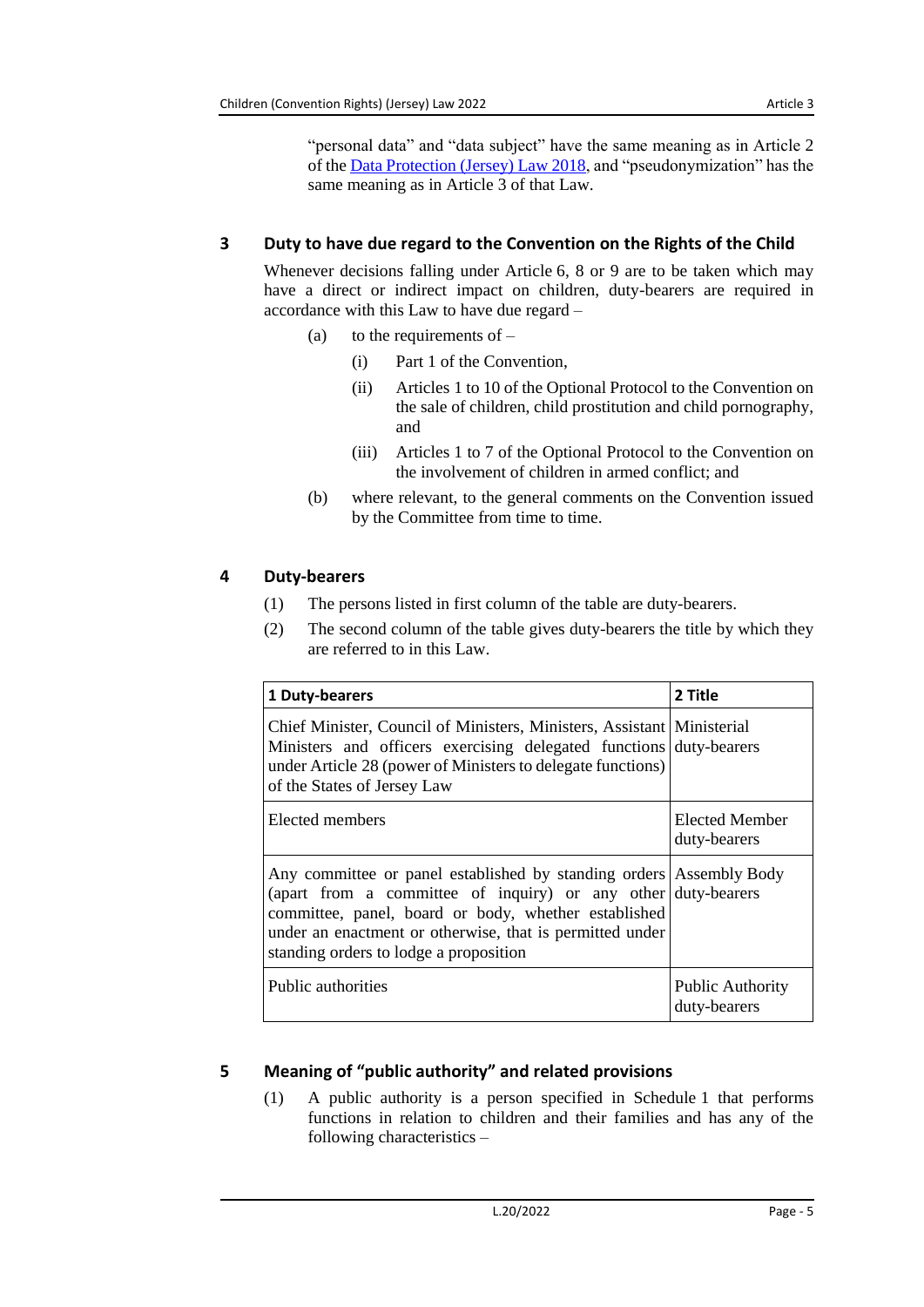- (a) is established under an enactment, or is an incorporated or unincorporated body or a natural person;
- (b) is a registered charity as defined in the [Charities \(Jersey\) Law](https://www.jerseylaw.je/laws/current/Pages/15.070.aspx) 2014;
- (c) is in receipt of funding from the States;
- (d) performs functions of a public nature;
- (e) provides a regulated activity as defined in the [Regulation of Care](https://www.jerseylaw.je/laws/current/Pages/20.820.aspx)  [\(Jersey\) Law](https://www.jerseylaw.je/laws/current/Pages/20.820.aspx) 2014; or
- (f) provides services under a contract made with another duty-bearer, the provision of those services being a function of that other dutybearer.
- (2) The Minister may, by Order, amend
	- (a) the characteristics set out in paragraph (1); or
	- (b) Schedule 1
		- (i) for the purpose of adding or removing a Public Authority duty-bearer, or
		- (ii) for the purpose of re-naming a Public Authority duty-bearer who changes their name.
- (3) Before making an Order under paragraph (2)(b)(i), the Minister must consult and obtain the consent of –
	- (a) any Public Authority duty-bearer the Minister proposes to remove from Schedule 1; or
	- (b) any person who meets the criteria set out in paragraph (1) that the Minister proposes to make a Public Authority duty-bearer and insert into Schedule 1.
- (4) Before making an Order under paragraph (2)(b)(i) for the purposes of making a person referred to in paragraph (5) a Public Authority dutybearer, the Minister must consult the Chief Minister or any other Minister for the time being responsible for liaison with a relevant Department.
- (5) A person mentioned in paragraph (4) is a person that is discharging functions in relation to the administration of justice under a relevant Department.
- (6) No Order may be made under paragraph  $(2)(b)(i)$  for the purposes of making the Law Officers' Department (referred to in Article 1(1)(b) of the 1965 Law) a Public Authority duty-bearer.
- (7) Where a Public Authority duty-bearer proposes to change its name
	- (a) the Public Authority duty-bearer must notify the Minister of the name-change not less than 6 weeks before the change is to take effect; and
	- (b) the Minister must, before making an Order under paragraph  $(2)(b)(ii)$ , obtain the Public Authority duty-bearer's consent.
- (8) In this Article –

"1965 Law" means the [Departments of the Judiciary and the Legislature](https://www.jerseylaw.je/laws/current/Pages/16.300.aspx)  [\(Jersey\) Law](https://www.jerseylaw.je/laws/current/Pages/16.300.aspx) 1965;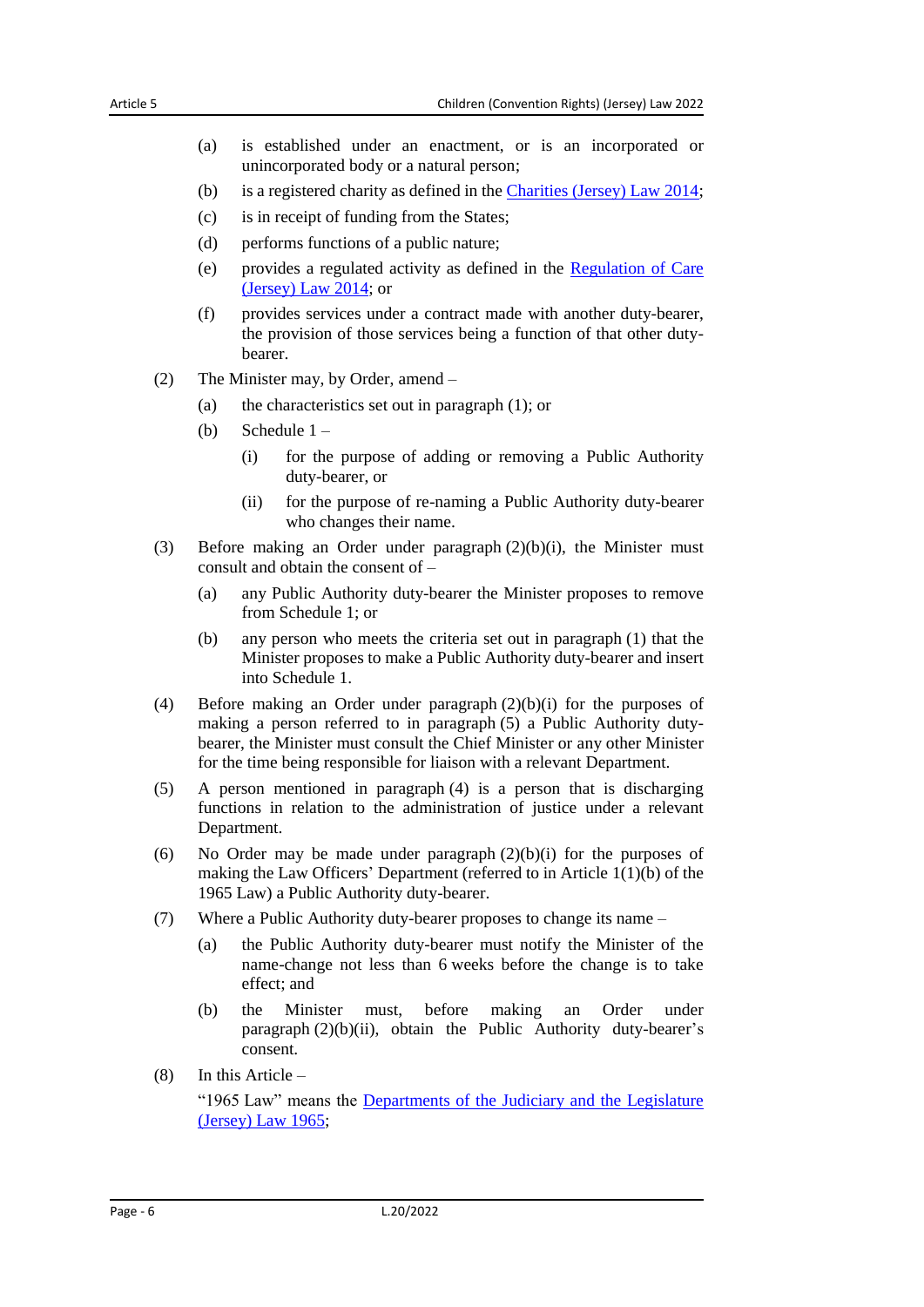"relevant Department" means a Department referred to in Article 1(1) of the 1965 Law in respect of which functions relating to the administration of justice are discharged by a person referred to in paragraph (5).

## <span id="page-6-0"></span>**6 Duty to have due regard – Ministerial, Elected Member and Assembly Body duty-bearers**

- (1) Ministerial duty-bearers must exercise the duty to have due regard when making any decision about the formulation of policy in respect of a government plan relating to –
	- (a) proposed increases or decreases of States' expenditure in the next financial year under an existing or new head of expenditure proposed in a government plan;
	- (b) proposed new or revised revenue raising measures, including allowances and reliefs, for introduction in the next financial year; or
	- (c) proposed measures, for introduction in the next financial year, which will have the effect of changing the amount of contributions paid in accordance with the Social Security Law.
- (2) Ministerial duty-bearers, Elected Member duty-bearers and Assembly Body duty-bearers must exercise the duty to have due regard when making any decision about the formulation of a proposition or an amendment to a proposition.
- (3) Whenever the duty to have due regard is exercised in respect of decisions falling under this Article, the Article 6 duty-bearers must, unless Schedule 2 applies and subject to the requirements of Article 7, prepare a children's rights impact assessment and publish it in accordance with Article 7.
- (4) In relation to children's rights impact assessments that, in any financial year, are required in connection with decisions falling under paragraph (1), Ministerial duty-bearers must determine what those assessments must focus upon, their scope and how many of them must be prepared.
- (5) A children's rights impact assessment is not required under this Article if it is in respect of a decision falling under paragraph (2) that is exempted under Schedule 2.
- (6) The States may, by Regulations, amend Schedule 2.
- (7) Despite paragraph (5), an Article 6 duty-bearer may prepare a children's rights impact assessment in respect of an exempted decision, should that duty-bearer wish to do so.
- (8) A children's rights impact assessment prepared under paragraph (7) must be published in accordance with Article 7.
- (9) In this Article –

"allowances and reliefs" include any allowances or reliefs referred to in the [Income Tax \(Jersey\) Law](https://www.jerseylaw.je/laws/current/Pages/24.750.aspx) 1961;

"amendment to a proposition" includes an amendment to an amendment and any subsequent amendment to an amendment to a proposition;

"contributions" means the contributions described in Article 4 of the Social Security Law;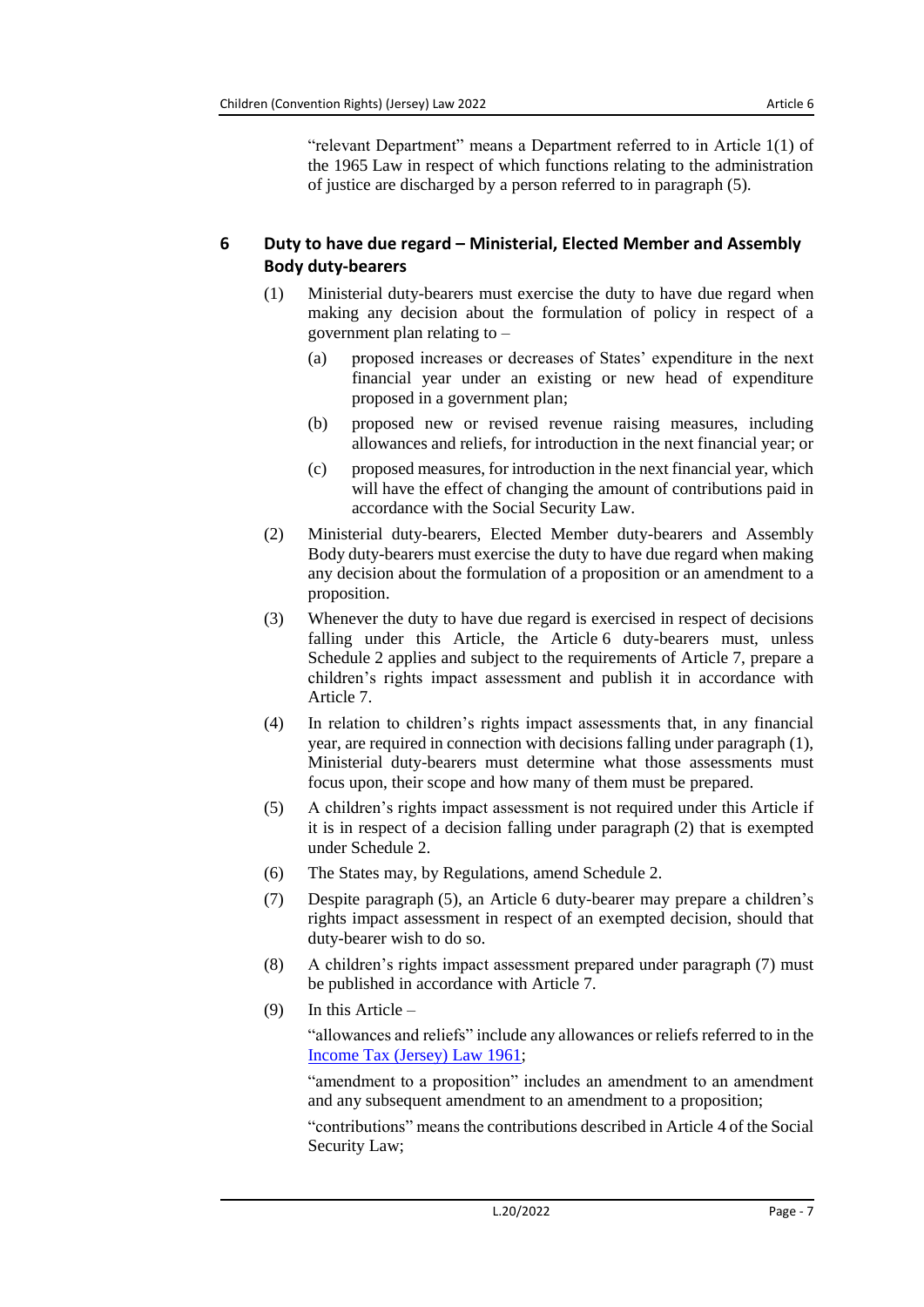"head of expenditure" has the definition given in the Public Finances Law and "existing", in relation to a head of expenditure, means expenditure set out in a government plan approved by the States in accordance with the Public Finances Law;

"financial year" means a year starting on 1st January;

"next financial year" means a year starting on 1st January immediately following approval by the States of the government plan in accordance with the Public Finances Law.

## <span id="page-7-0"></span>**7 Children's rights impact assessments in respect of decisions under Article 6**

- (1) For the purposes of this Article a children's rights impact assessment is comprised of a preliminary assessment and a full assessment.
- (2) An Article 6 duty-bearer must, in respect of a decision falling under Article 6(1) or (2) (a "relevant decision") prepare a preliminary assessment to determine whether the relevant decision is likely to have a direct or indirect impact on children.
- (3) If a preliminary assessment determines that the relevant decision is not likely to have a direct or indirect impact on children, a full assessment need not be completed.
- (4) In the case of a decision falling under Article 6(2) that relates to the formulation of an amendment to a proposition, an Article 6 duty-bearer is not required to complete a full assessment even if the preliminary assessment determines that the decision is likely to have a direct or indirect impact on children, but an Article 6 duty-bearer may, nevertheless, complete a full assessment should that duty-bearer wish to do so.
- (5) In the case of a decision falling under Article 6(2) that relates to the formulation of a proposition, paragraph (6) applies where the preliminary assessment determines that the decision is likely to have a direct or indirect impact on children.
- (6) In a case described in paragraph (5), an Article 6 duty-bearer need not complete a full assessment prior to lodging the proposition provided the Article 6 duty-bearer –
	- (a) has determined that there is insufficient time to complete a full assessment; and
	- (b) lodges the proposition with the intention
		- (i) where the proposition is listed for debate, of seeking the agreement of the States to reduce the minimum lodging period applicable to that proposition under standing orders, or
		- (ii) where the proposition is not listed for debate
			- (A) of giving notice, in accordance with standing orders, to propose during a meeting of the States that the States debate the proposition at that meeting, and
			- (B) of seeking the agreement of the States to reduce the minimum lodging period applicable to that proposition under standing orders.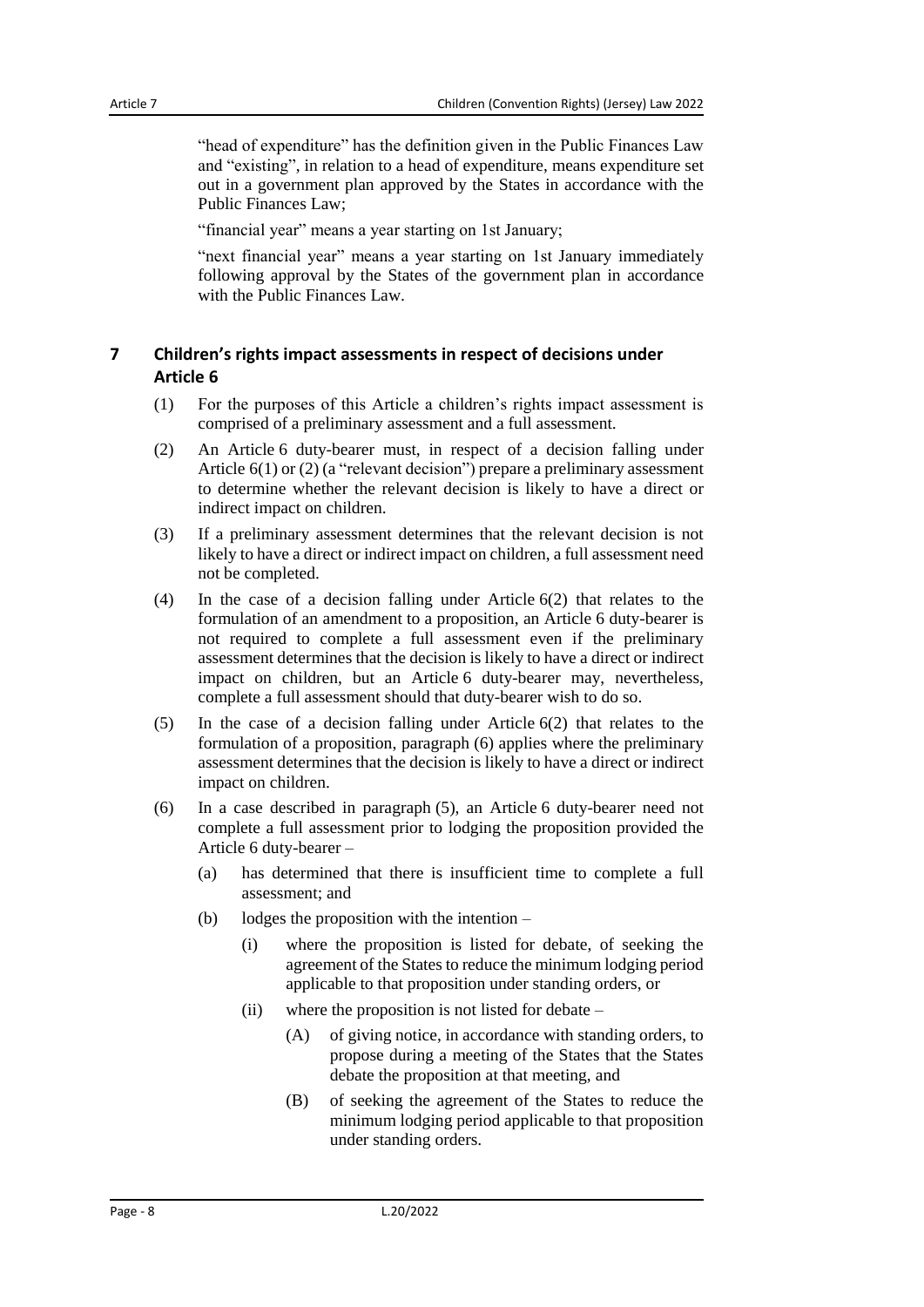- (7) But an Article 6 duty-bearer under paragraph (6) must complete a full assessment if –
	- (a) that duty-bearer does not carry out the intention referred to in paragraph  $(6)(b)(i)$  or (ii); or
	- (b) the States do not agree to reduce the minimum lodging period sought under paragraph  $(6)(b)(i)$  or  $(ii)(B)$ .
- (8) Where paragraph (7) applies, the Article 6 duty-bearer must publish the full assessment before the date upon which the proposition is to be debated.
- (9) If the States agree to reduce the minimum lodging period sought under paragraph  $(6)(b)(i)$  or  $(ii)(B)$ , the Article 6 duty-bearer must complete the full assessment and publish it not later than 6 weeks after the proposition was debated and adopted by the States.
- (10) Any preliminary or full assessment carried out under this Article must, subject to paragraphs (11) and (12), be published in accordance with arrangements established under the Children's Rights Scheme.
- (11) If data or information of the type described in paragraph (12) is contained in a preliminary or full assessment, that data or information is prohibited from publication.
- (12) The following data and information is prohibited from publication
	- (a) personal data about a data subject which despite pseudonymization is capable of being attributed to that data subject; and
	- (b) absolutely exempt information or qualified exempt information.
- (13) In this Article "listed for debate" is construed in accordance with standing orders.

### <span id="page-8-0"></span>**8 Duty to have due regard – Ministerial duty-bearers**

- (1) In addition to the decisions falling under Article 6, Ministerial duty-bearers must exercise the duty to have due regard when making any decision in respect of –
	- (a) the discharge of any of their functions; or
	- (b) the formulation of any policy including policy in relation to the making of subordinate legislation.
- (2) The preparation of a children's rights impact assessment is not a requirement for the purpose of fulfilling the duty to have due regard in respect of any decision under this Article, but a Ministerial duty-bearer may prepare a children's rights impact assessment should that duty-bearer wish to do so.
- (3) If a children's rights impact assessment is prepared under this Article, it must, subject to paragraphs (4) and (5), be published in accordance with arrangements established under the Children's Rights Scheme.
- (4) If the children's rights impact assessment contains personal data about a data subject which despite pseudonymization is capable of being attributed to that data subject, that children's rights impact assessment is prohibited from publication.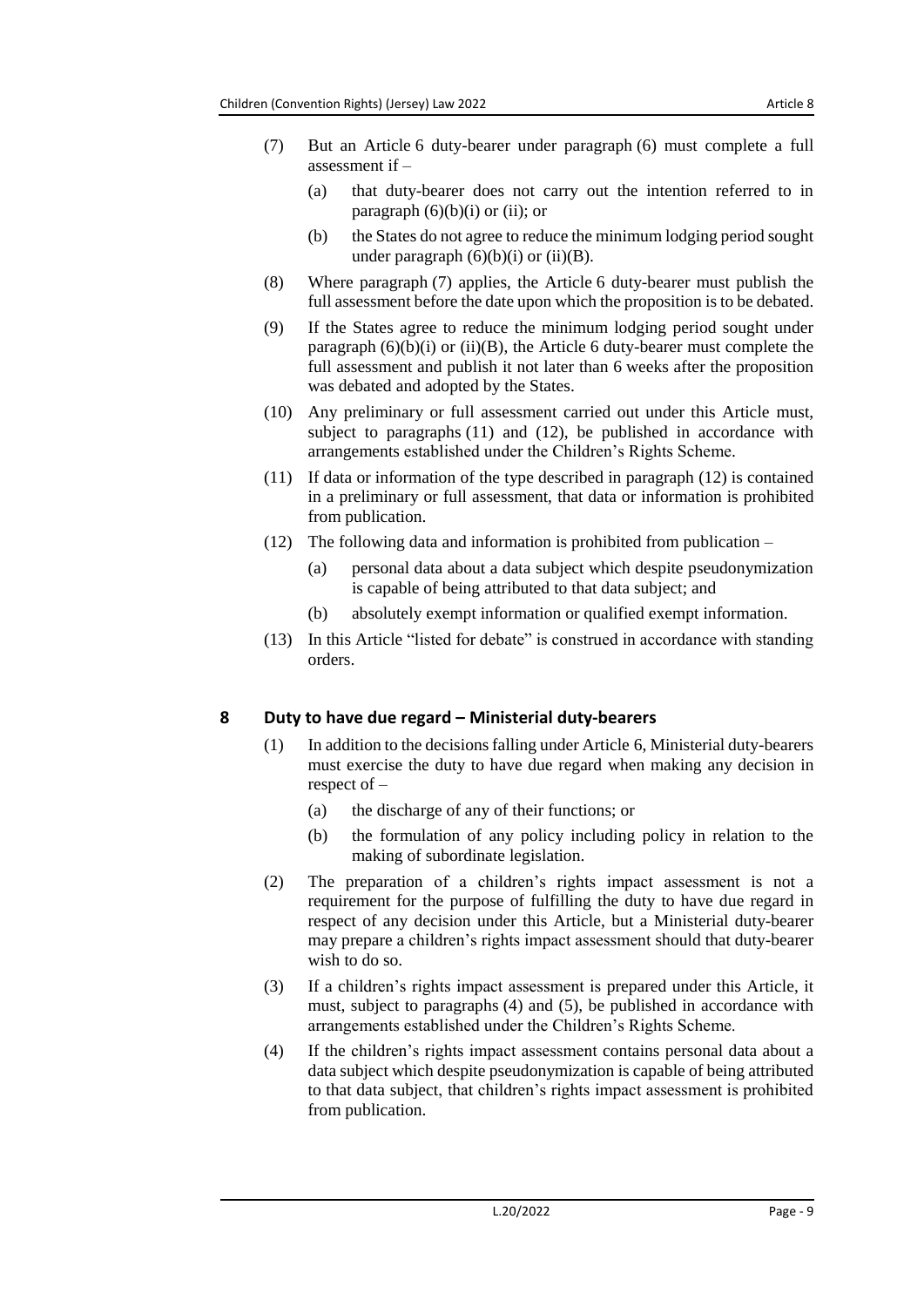- (5) If the children's rights impact assessment contains absolutely exempt information or qualified exempt information, that information is prohibited from publication.
- (6) In this Article –

"policy" includes the formulation of policy in respect of a government plan that does not relate to the proposals set out in Article 6(1);

"formulation of any policy" includes a review of, or change to, any existing policy;

"subordinate legislation" means any Order made by a Minister or other instrument that is not an enactment that is required to be passed or made by the States, having legislative effect in Jersey that is made in Jersey under any Jersey legislation as defined in the [Legislation \(Jersey\) Law](https://www.jerseylaw.je/laws/current/Pages/16.410.aspx) 2021.

### <span id="page-9-0"></span>**9 Duty to have due regard – Public Authority duty-bearers**

- (1) Public Authority duty-bearers must exercise the duty to have due regard when making any decision concerning –
	- (a) the discharge of any of their functions; or
	- (b) the provision of a regulated activity or services respectively mentioned in Article 5(1)(e) and (f).
- (2) The preparation of a children's rights impact assessment is not a requirement for the purpose of fulfilling the duty to have due regard in respect of any decision under this Article, but a Public Authority dutybearer may prepare a children's rights impact assessment should that dutybearer wish to do so.
- (3) If a children's rights impact assessment is prepared under this Article, it must, subject to paragraphs (4) and (5), be published in accordance with arrangements established under the Children's Rights Scheme.
- (4) If the children's rights impact assessment contains personal data about a data subject which despite pseudonymization is capable of being attributed to that data subject, that children's rights impact assessment is prohibited from publication.
- (5) If the children's rights impact assessment contains absolutely exempt information or qualified exempt information, that information is prohibited from publication.

### <span id="page-9-1"></span>**10 General obligations of duty-bearers**

- (1) In order to demonstrate fulfilment of the duty to have due regard whenever decisions falling under Article 6, 8 or 9 are made, duty-bearers must –
	- (a) take such steps as are appropriate and proportionate to promote knowledge and understanding of the Convention amongst persons within the duty-bearer's own sphere of influence, or operation;
	- (b) in relation to complaints arising in respect of a decision which directly or indirectly impacts children, take such steps as are reasonably practicable to ensure –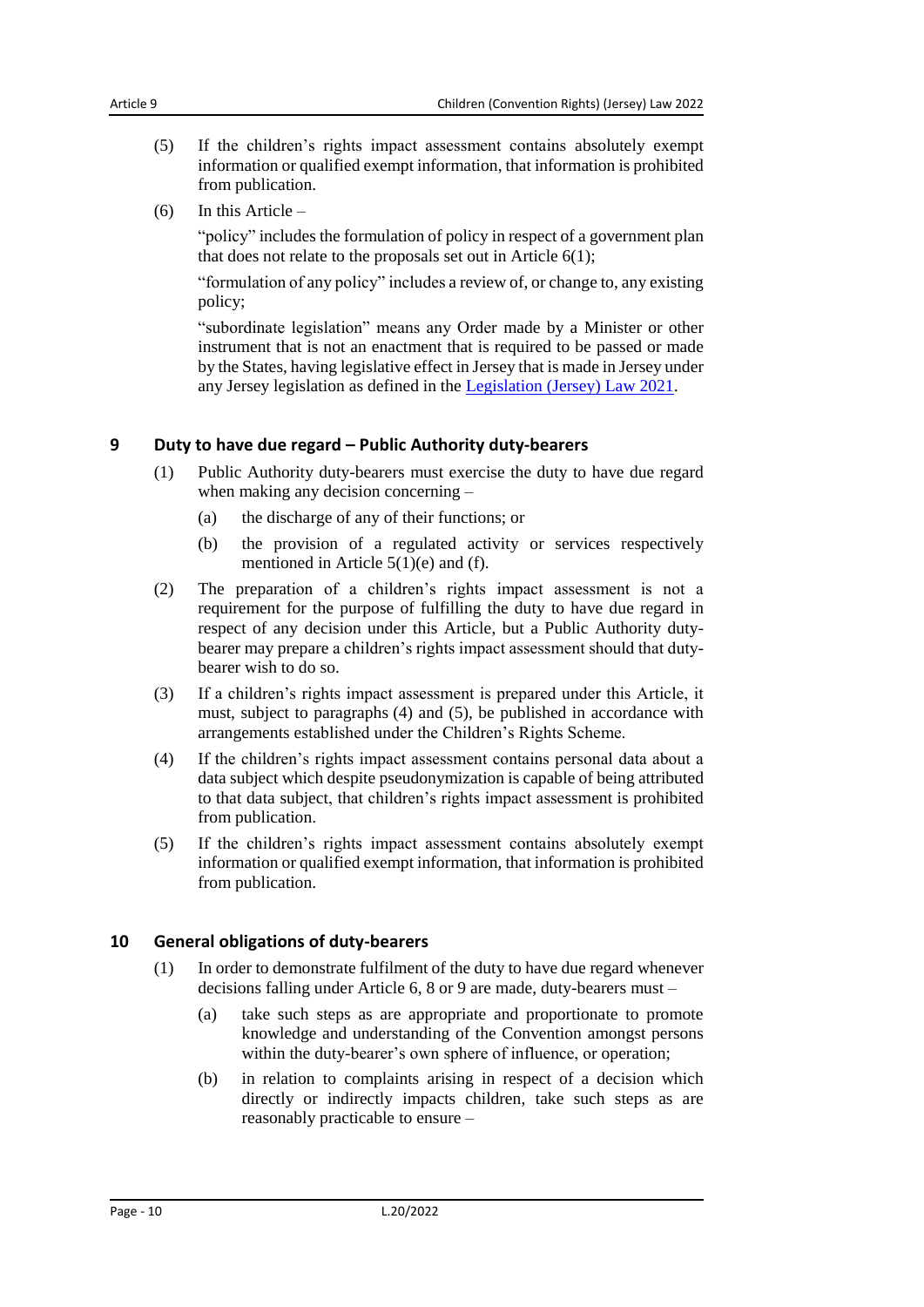- (i) that complaints are handled in a child-friendly manner including publicising how complaints may be made, and to whom, and
- (ii) that complainants are provided with information as to how and to whom, if anyone, unresolved complaints may be escalated;
- (c) have due regard to the views of any children who may be directly or indirectly impacted by any decision; and
- (d) apart from Elected Member duty-bearers, in every 12 month period or such other timescale as the Children's Rights Scheme may specify prepare a report –
	- (i) on how they have fulfilled the duty to have due regard over the previous 12 month period, or such other timescale as may be specified in the Scheme, and
	- (ii) publish that report not later than 6 months after the end of the 12 month period or timescale to which the report relates, or period of such other length as may be specified in the Children's Rights Scheme.
- (2) A report mentioned in paragraph (1)(d) may be published either separately, or as part of, any other report or document.

## <span id="page-10-0"></span>**11 Minister's general obligations in respect of implementation of the Law and promotion of Convention obligations**

It is the Minister's general duty to  $-$ 

- (a) oversee and co-ordinate the implementation of this Law and the operation (including revision) of the Children's Rights Scheme; and
- (b) promote the States fulfilment of its obligations as a State party to the Convention.

## <span id="page-10-1"></span>**12 Children's Rights Scheme**

- (1) The Minister must, as soon as is reasonably practicable after the commencement of this Article, make a Children's Rights Scheme setting out arrangements for facilitating the fulfilment of the duty to have due regard.
- (2) As soon as is reasonably practicable after making the Children's Rights Scheme the Minister must present the Scheme as a report to the States and publish it.
- (3) The Children's Rights Scheme must be revised in accordance with Article 13.
- (4) The arrangements mentioned in paragraph (1) must include arrangements –
	- (a) for the provision of training and support to assist duty-bearers in fulfilling the duty to have due regard; and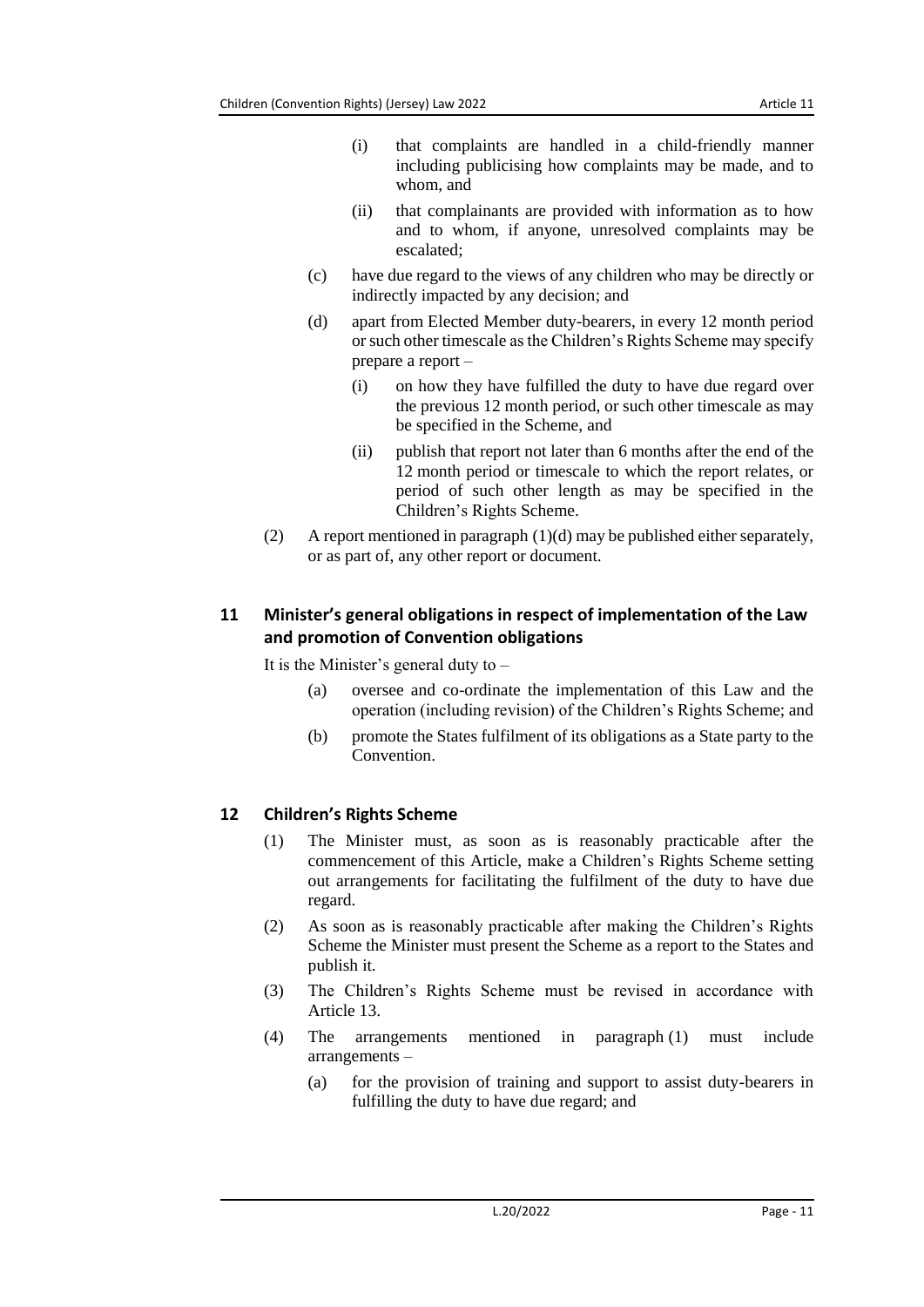- (b) for establishing and maintaining systems and procedures for the completion and publication of children's rights impact assessments subject to the prohibitions mentioned in –
	- (i) Article  $7(11)$  and  $(12)$ ,
	- (ii) Article 8(4) and (5), and
	- (iii) Article  $9(4)$  and (5).
- (5) The Children's Rights Scheme must also
	- (a) make provision about the preparation of children's rights impact assessments for the purposes of –
		- (i) analysing the impact on children of making any decisions under Article 6, 8 or 9,
		- (ii) assessing how making any of those decisions support and promote the Convention,
		- (iii) advising and informing duty-bearers as to the impact, if any, of making of any of those decisions,
		- (iv) recording and communicating the findings and outcome of the children's rights impact assessment, and
		- (v) monitoring, reviewing and evaluating whether or not any of those decisions resulted in the likely impact determined by the children's rights impact assessment, or resulted in a different or unexpected impact; and
	- (b) contain guidance for the purpose of assisting duty-bearers in
		- (i) preparing children's rights impact assessments,
		- (ii) fulfilling the duty to have due regard where no children's rights impact assessment is required, and
		- (iii) fulfilling their obligations under Article 10.
- (6) The Children's Rights Scheme may contain such other matters as the Minister considers appropriate.

#### <span id="page-11-0"></span>**13 Revision of Children's Rights Scheme**

- (1) The Minister must revise the Children's Rights Scheme first made under Article 12(1) not later than one year after the Committee publishes its concluding observations.
- (2) On every subsequent occasion the Committee publishes its concluding observations, the Children's Rights Scheme must be revised not later than one year after the publication of those observations.
- (3) The Minister may revise the Children's Rights Scheme at any time before the concluding observations are published.
- (4) Every time the Children's Rights Scheme is revised
	- (a) the Minister must consult  $-$ 
		- (i) duty-bearers,
			- (ii) children,
			- (iii) the Commissioner,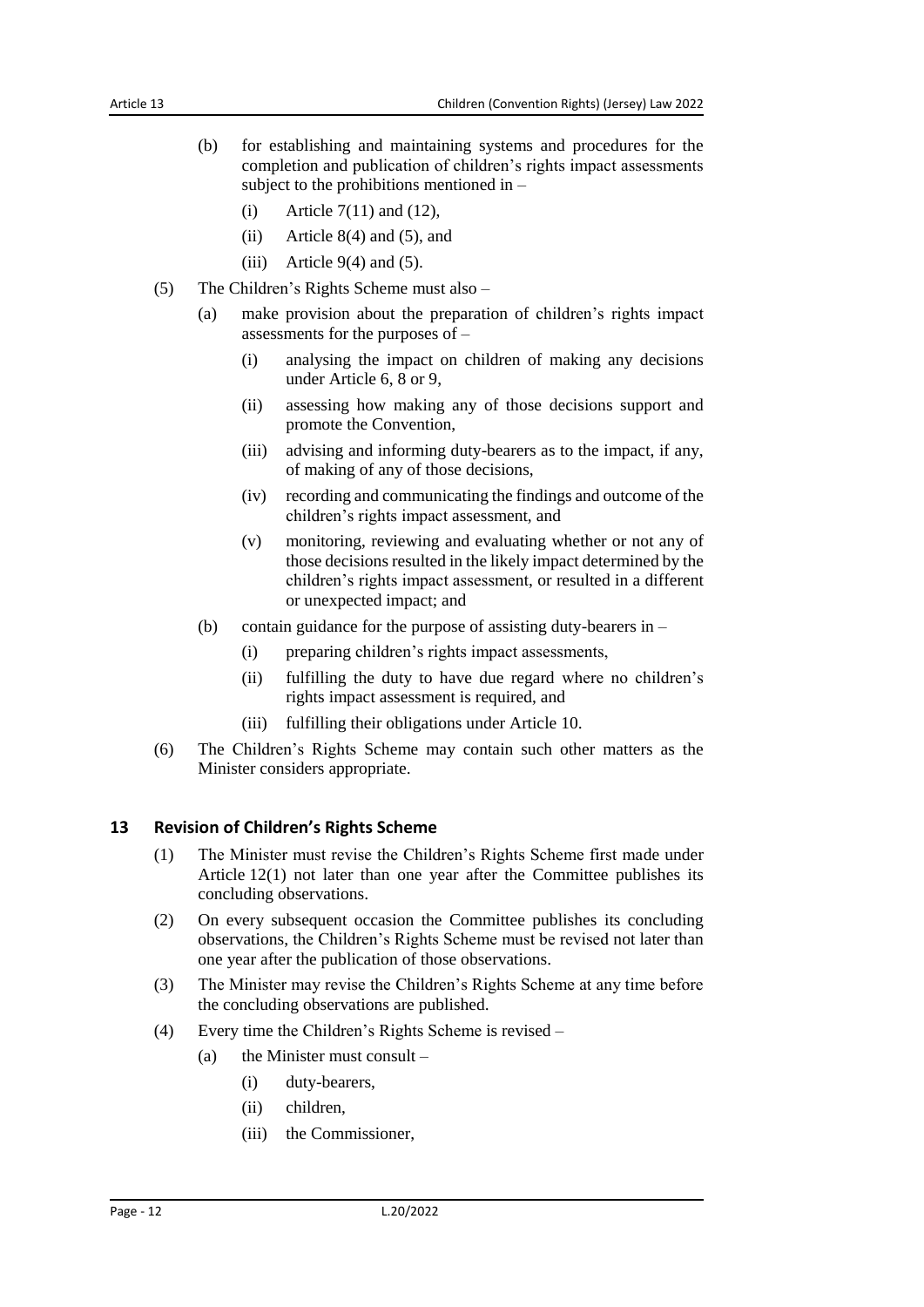- (iv) any scrutiny panel established under standing orders to which is assigned scrutiny of matters relating to children, and
- (v) any other persons the Minister considers appropriate; and
- (b) the Minister must publish the revised Scheme and present it as a report to the States.
- (5) The requirements under paragraph (4) do not apply if the Children's Rights Scheme is revised simply for the purposes of making minor corrections or updating factual information and provided neither amounts to any substantive change to the scope of the Scheme.
- (6) In this Article "concluding observations" means the Committee's observations, suggestions and general recommendations made, under Article 45 of the Convention, in relation to Jersey after consideration of information contained in a report submitted by the United Kingdom as required under Article 44 of the Convention.

### <span id="page-12-0"></span>**14 General provision as to Orders and Regulations**

A power under this Law to amend a provision of this Law by Order or Regulations, includes the power to make such transitional, consequential, incidental or supplementary provision as appears to the Minister to be necessary or expedient for the purposes of the Law.

## <span id="page-12-1"></span>**15 Amendment of the [Commissioner for Children and Young People](https://www.jerseylaw.je/laws/current/Pages/12.280.aspx)  [\(Jersey\) Law](https://www.jerseylaw.je/laws/current/Pages/12.280.aspx) 2019**

- (1) This Article amends the [Commissioner for Children](https://www.jerseylaw.je/laws/current/Pages/12.280.aspx) and Young People [\(Jersey\) Law 2019.](https://www.jerseylaw.je/laws/current/Pages/12.280.aspx)
- (2) In Article  $1(1)$ 
	- (a) for the definition "chairman of the Public Accounts Committee" there is substituted –

" "chair of the Public Accounts Committee" means the individual appointed as chair of the committee of that name established by the Standing Orders [of the States of Jersey;](https://www.jerseylaw.je/laws/current/Pages/16.800.15.aspx)";

(b) for the definition "president of the chairmen's committee" there is substituted –

" "president of the scrutiny liaison committee" means the individual appointed as president of the committee of that name established by the Standing Orders [of the States of Jersey;](https://www.jerseylaw.je/laws/current/Pages/16.800.15.aspx)".

- (3) In Article 27(4) for "chairman" there is substituted "chair".
- (4) In Articles 17(2)(c), 26(3), 27(4) and 28(4) and (5), for "chairmen's committee" there is substituted "scrutiny liaison committee".
- (5) In the Schedule, in paragraphs  $2(3)$ ,  $4(2)$ ,  $(4)$  and  $(5)$ ,  $6(1)(a)$ ,  $(2)$ ,  $(3)$  and (9),  $7(1)$  and (5) and  $12(1)(c)$ , for "chairmen's committee" there is substituted "scrutiny liaison committee".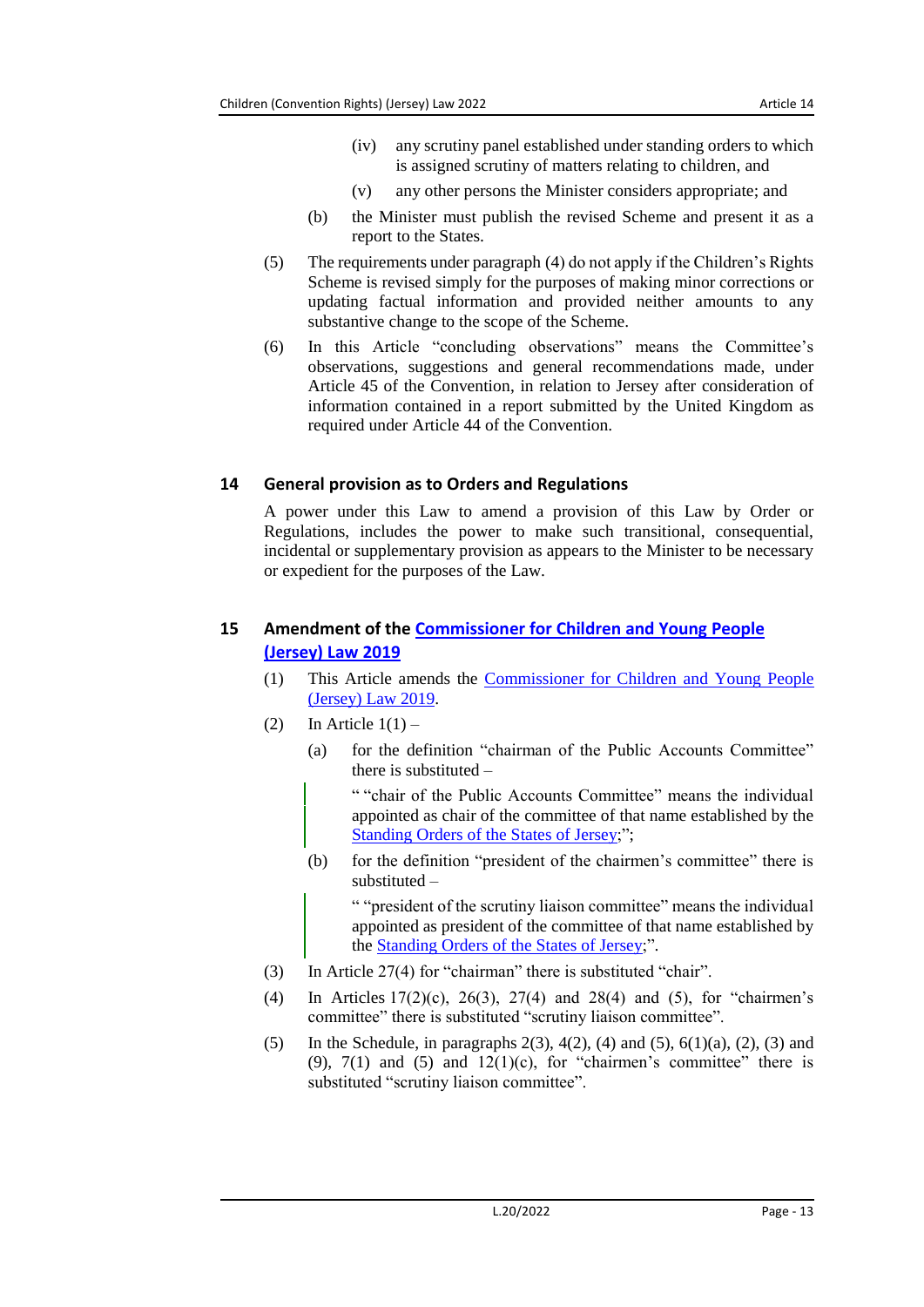## <span id="page-13-0"></span>**16 Citation and commencement**

- (1) This Law may be cited as the Children (Convention Rights) (Jersey) Law 2022.
- (2) Article 15 and this Article come into force 7 days after this Law is registered.
- (3) The remainder of this Law comes into force on a day to be specified by the States by Act.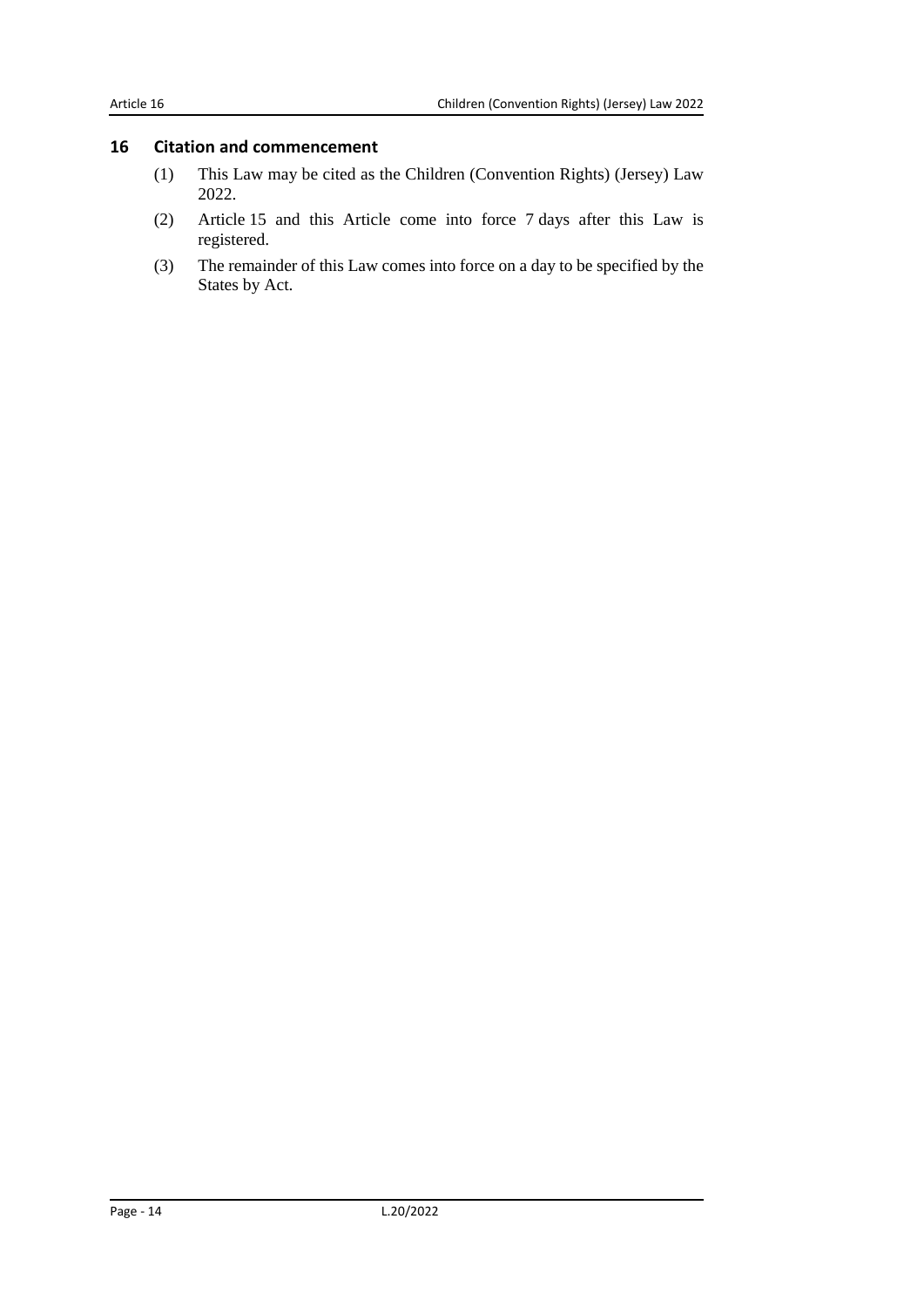# <span id="page-14-0"></span>**SCHEDULE 1**

(Article 5(1))

## **PUBLIC AUTHORITIES**

<span id="page-14-1"></span>Andium Homes Limited Autism Jersey Family Nursing and Home Care (Jersey) Incorporated Jersey Cares Limited, also known as "Jersey Cares" Jersey Child Care Trust Jersey Society for the Provision of a Children's Resources Centre, also known as "Centre Point Trust" and "Centrepoint" Jersey Sport Limited The parishes